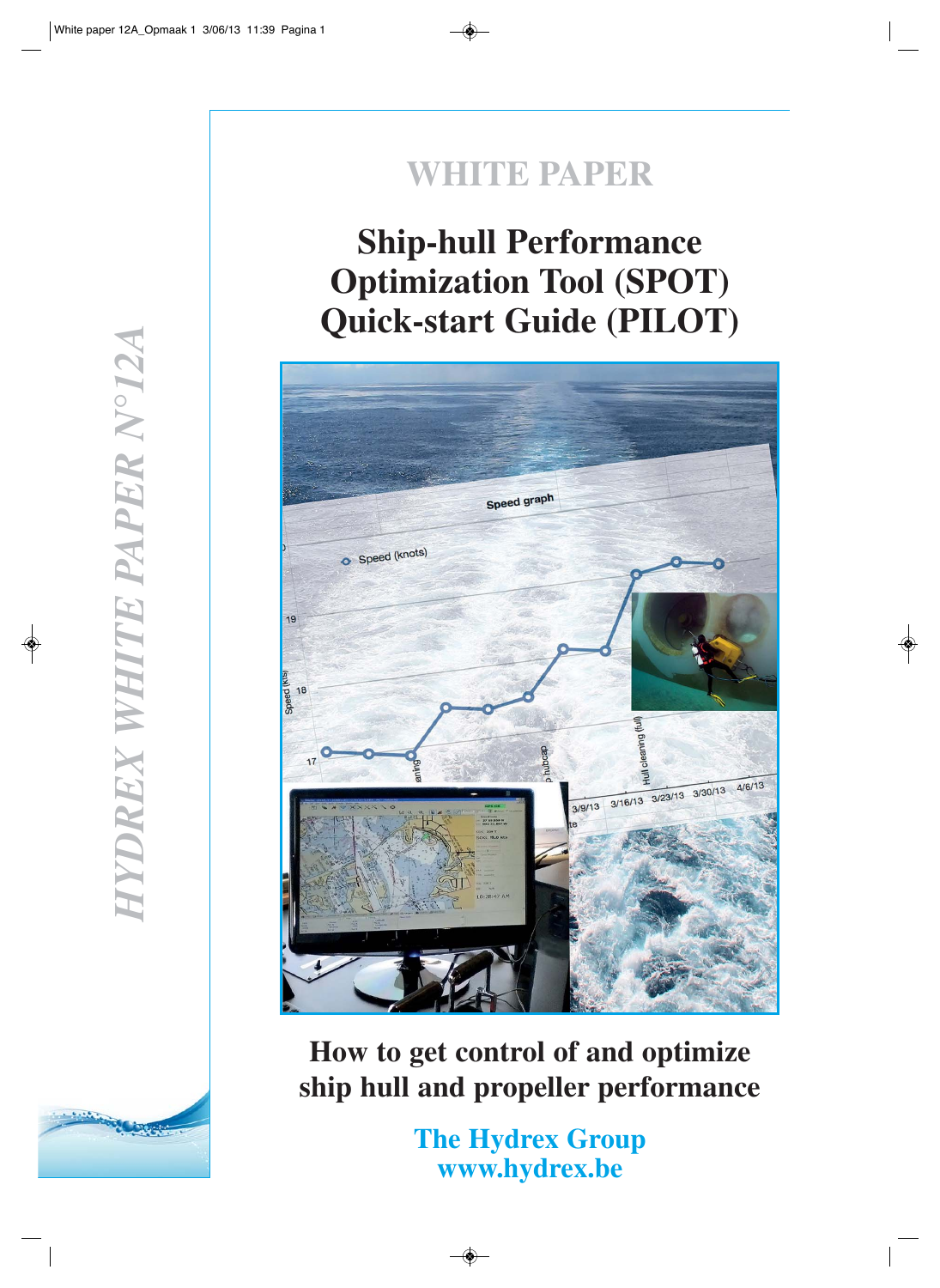

**©Copyright 2013 by Hydrex, nv. All rights reserved.**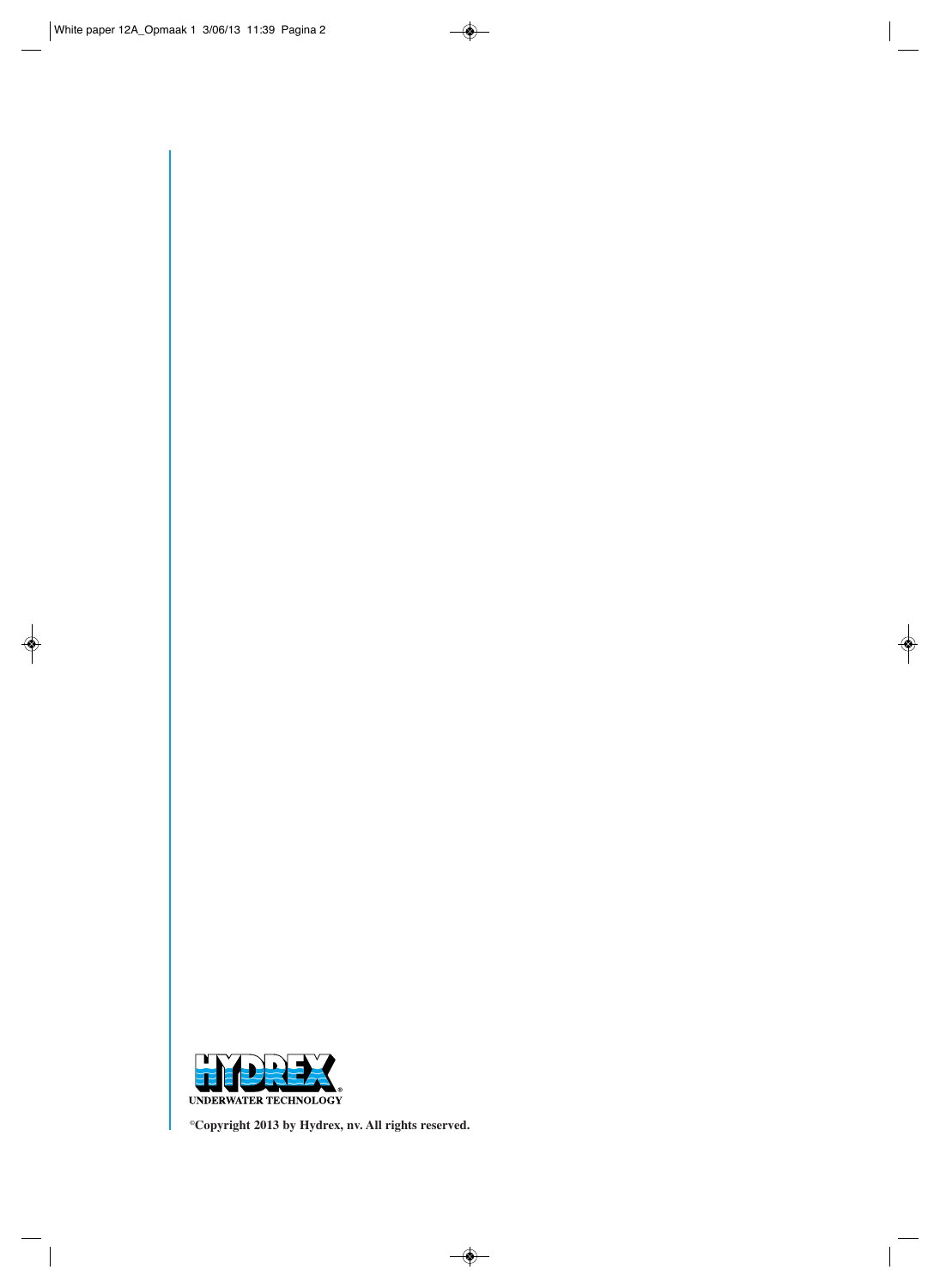# **Part I. Introduction**

### **This is a brief set of instructions for rapid implementation of the Ship-hull Performance Optimization Tool – SPOT.**

The full theory and practice of this system is contained in Hydrex White Paper 12 *Shiphull Performance Optimization Tool (SPOT)*.

This system is still a pilot project. When it has been tested on various ships under a variety of conditions, the final version will be published.

Hydrex is working on a SPOT app for desktop and laptop computers and notebooks and for mobile devices. Until these are available, the system as set out here can be implemented simply and effectively and is ready to obtain immediate results.

#### **IMPORTANT NOTE:**

This is a simple approach to monitoring ship hull and propeller performance and efficiency. It is designed to be used by ship officers and crew using already available equipment. SPOT works without complex measurements of the large number of variables present in the marine environment which can all affect a ship's speed. It must be kept simple and used with a good dose of common sense.

It's a simple system. Keep it simple!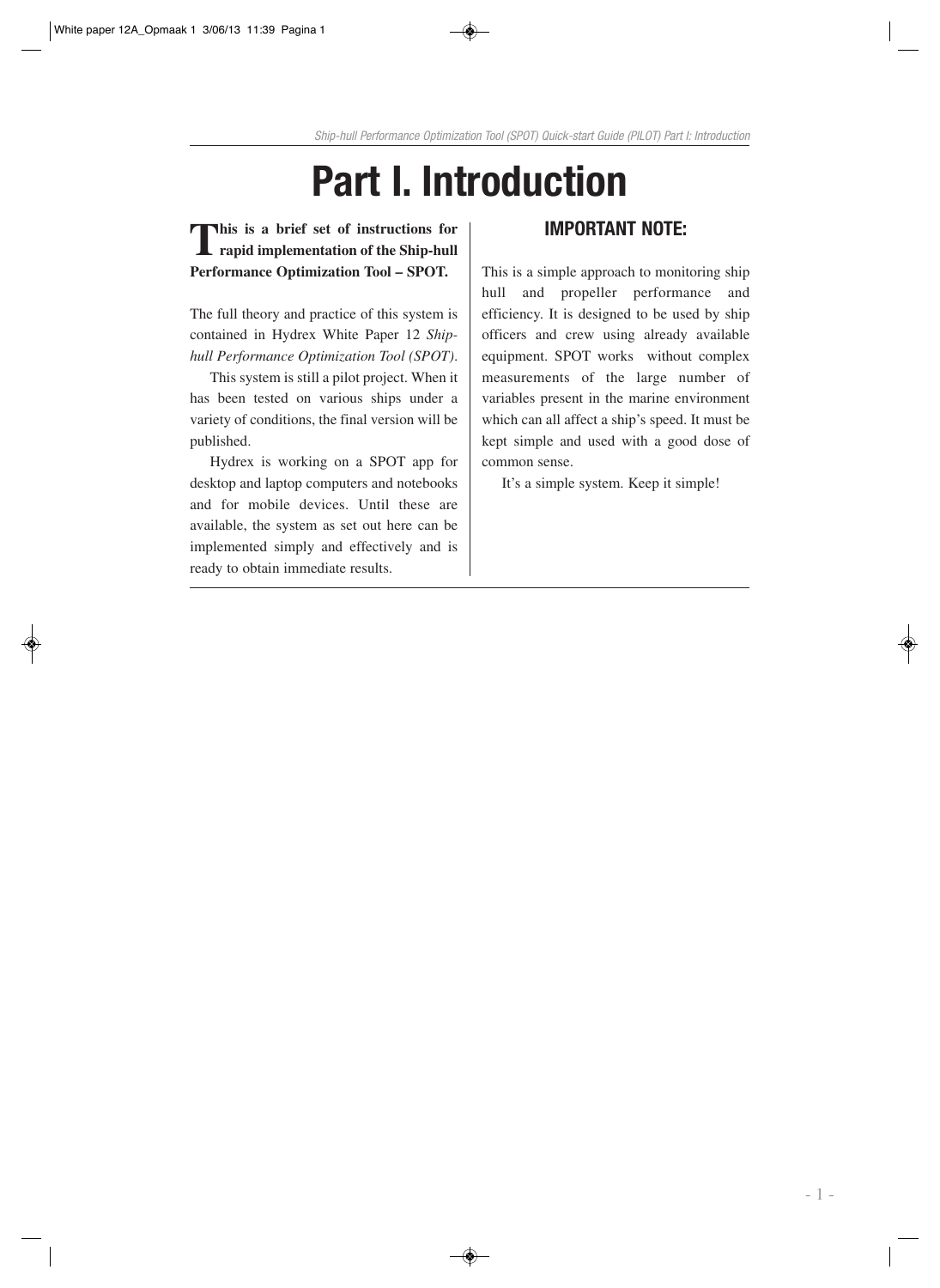## **Part II. Step by step instructions**

#### **1. Assign personnel**

This will vary from ship to ship, fleet to fleet. Ideally the people chosen should be familiar with the sailing of the ship, the state of the hull and propeller and a good understanding of the factors which lead to fuel efficiency. The Chief Officer, the Chief Engineer or one or more of their subordinates would be good candidates.

#### **2. Read these instructions all the way through**

The instructions can be followed as laid out here. As soon as possible, those in charge of using the SPOT system on the ship should study Hydrex White Paper No. 12 in detail as it has the full theory and expanded steps. But you can follow these steps as laid out here and it will work.

#### **3. Make up a Changes Log**

The changes log is a very simple thing. It can be in the form of a spreadsheet on a computer or a hard copy logbook. It has a column for date, a column for time, a column for the change and a column for any additional notes.

A spreadsheet on a computer would look like this:

#### **4. Set up a spreadsheet for recording and graphing ship speed**

The spreadsheet for recording and graphing the ship's speed on a given date at a given time is also very simple. On the graph, along the bottom, the x axis, one has the date with a unit of perhaps weeks. On the left hand side on the y axis one has the speed in knots, maybe 3 knots less and 3 knots more than the expected speed at the usual engine rpm at which the ship steams. The actual range will be handled automatically if you are using a spreadsheet program such as Microsoft Excel or Apple Numbers. Here is a sample spreadsheet and graph. It is, as you can see, very simple.

Note: Some might prefer to set up a single spreadsheet which combines changes log and ship speed notations. There is no reason not to do this if you are sufficiently conversant with spreadsheets. But the changes log and the speed notations can just as well be kept on separate sheets.

All of this can just as easily be accomplished using a paper-based system. The principles and procedure are the same. (See sample speed graph on next page.)

| Date         | <b>Time</b> | Change                                                                            | <b>Notes</b> |
|--------------|-------------|-----------------------------------------------------------------------------------|--------------|
| Feb 15, 2013 |             | 9:00 AM Full propeller cleaning finished                                          |              |
| Mar 4, 2013  |             | 10:00 PM Propeller hubcap installation completed                                  |              |
| Mar 22, 2013 |             | 1:00 PM Hull cleaning completed, vertical sides and<br>bottom, full hull cleaning |              |
|              |             |                                                                                   |              |
|              |             |                                                                                   |              |
|              |             |                                                                                   |              |
|              |             |                                                                                   |              |
|              |             |                                                                                   |              |
|              |             |                                                                                   |              |
|              |             |                                                                                   |              |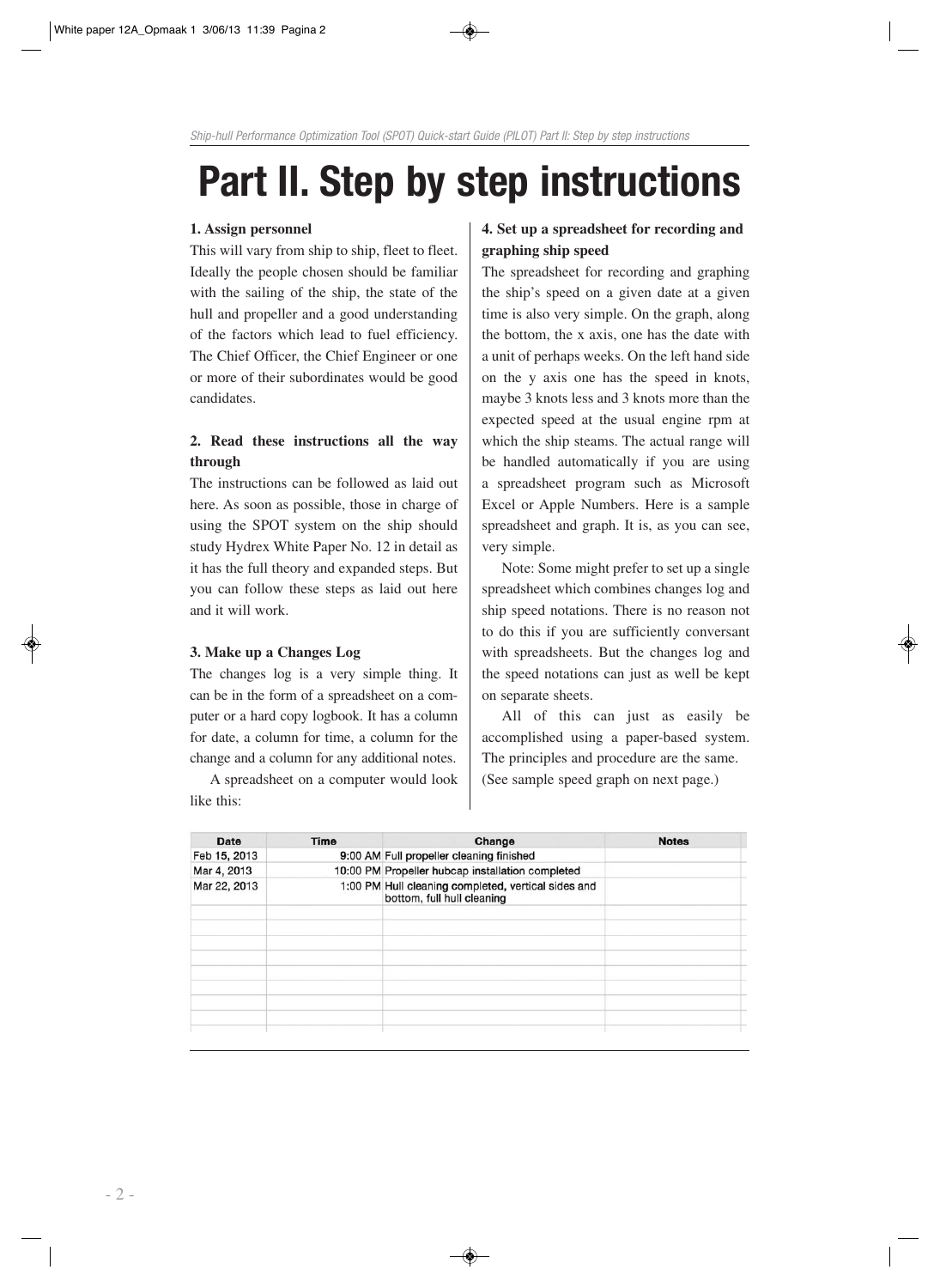

#### **5. Begin the Changes Log**

Whenever this monitoring system is implemented, it is vital to begin the log with the current state of hull and propeller, the coating type, when applied originally to bare steel, when repaired and to what extent, when cleaned, last propeller cleaning or polishing and whether in drydock or under water. This will then provide a basis from which further changes can be reflected.

More specifically, these factors should be recorded at the very beginning of the changes log:

- type and brand of underwater hull coating in use
- ‣ when first applied
- when last fully reapplied to bare steel (for an older ship)
- ‣ when repaired and reapplied (possibly more than once, depending on how many times the ship has been drydocked since the coating was first applied
- the extent of the last coating repair/ reapplication
- ‣ when hull last cleaned, whether in drydock or underwater, and to what extent
- when was the propeller last cleaned or polished, whether in drydock or underwater
- ‣ any other details regarding underwater hull coating and hull and propeller maintenance.

This is quite a lot of information to gather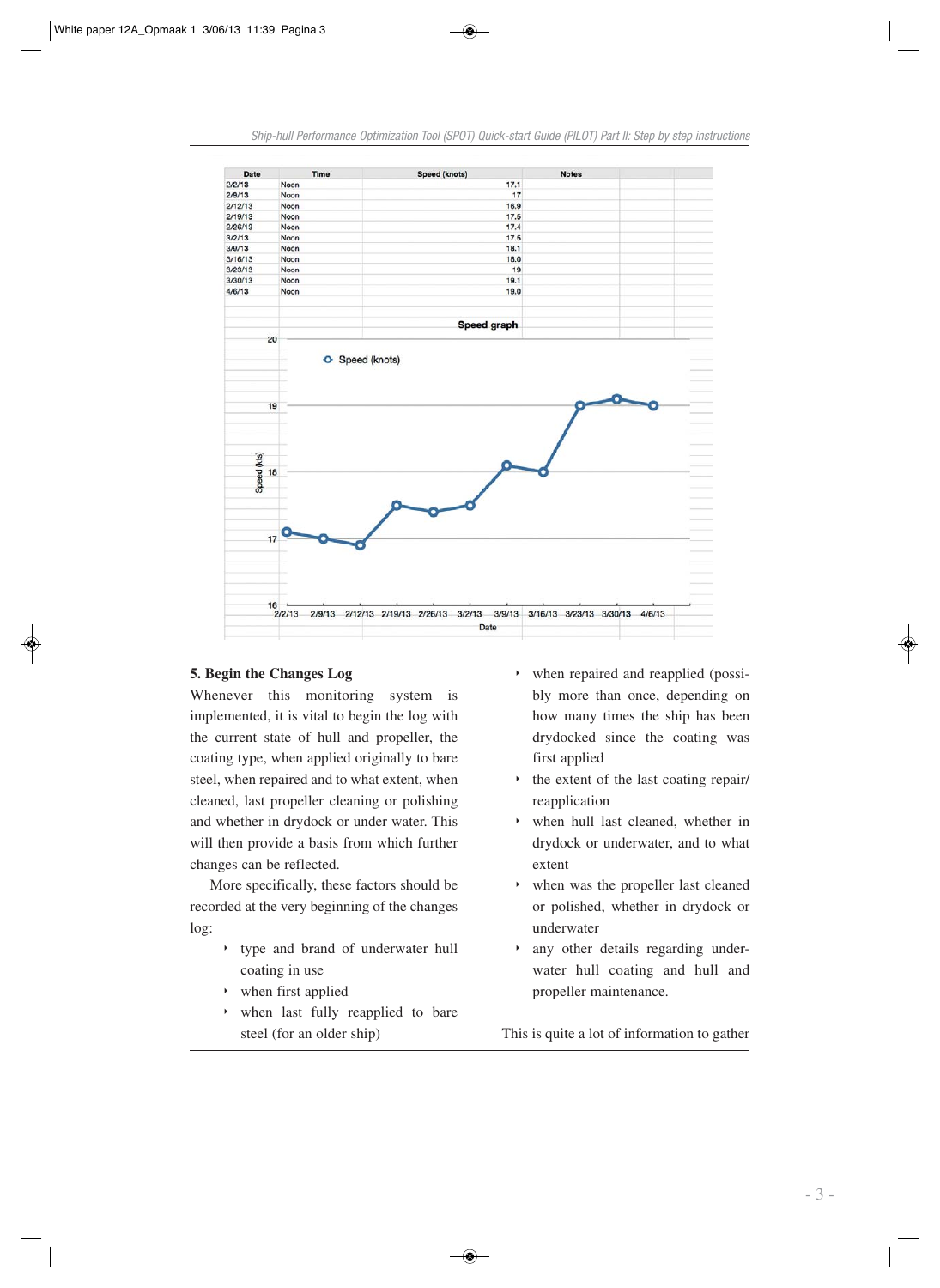and record, but it is necessary so that the change log is meaningful and there is something to compare future changes to.

#### **6. Keep the changes log up to date with any new changes**

Any of the following or similar changes should be recorded with the date and time that the change is completed:

- ‣ drydock (with a list of all changes made that could affect the ship's speed, such as hull blasting, coating repair or replacement or a different coating system applied, propeller cleaning or polishing, engine maintenance)
- ‣ hull cleaning (drydock or in-water? how much of the hull's surface? how thoroughly?)
- ‣ propeller cleaning or polishing (drydock or in-water?)
- $\rightarrow$  change of fuel type or quality
- ‣ change in cathodic protection system
- ‣ change of propeller type
- ‣ change of rudder type
- ‣ changes to the ship's engines.

#### **7. Measure and record the ship's speed at given engine rpm and under generally similar conditions**

This has already been covered. The speed can be measured once a week. It could be more or less frequently. Experience will show what works best.

The speed one needs to record is the speed over the ground (GPS log) corrected for current.

The ship must be steaming in roughly similar conditions. The engine rpm must be the same. If you record the speed at 175 rpm at noon on Saturday March 9th then you should record it again at 175 rpm at noon

on Saturday March 16th as long as conditions are fairly similar. The conditions that should be similar include

- ‣ draft
- $\rightarrow$  weather conditions
- ‣ sea state
- ‣ ballast.

Note that the conditions need only be roughly similar. This is not something to worry about too much. But if the external factors are very different it might give a false picture. This needs to be taken into account. To note the speed on one day in a calm sea with no wind and to compare that to another day in the middle of a storm with a heavy sea and strong headwind is going to throw the results off. It is better to wait and note the speed on a later day when conditions are similar.

As far as the graph is concerned, it is particularly important to note and record the speed before and after any change that might affect the ship's fuel efficiency.

For example, say the Chief Officer is the one keeping up these records. He has chosen to make observations every Wednesday at noon. He keeps this up as long as the conditions are similar as covered above. But one Wednesday at noon the conditions are very different and don't return to normal for a couple of days. He simply waits for a couple of days until he judges conditions to be similar to other times he has made his observations. He then notes this on the graph as the speed for that week.

Over a period of time, this will even out. After a few propeller cleanings, hull cleanings, drydockings and other changes, it will become abundantly clear what actions and changes improve the hull and propeller efficiency and generally how much these changes improve that efficiency. It will also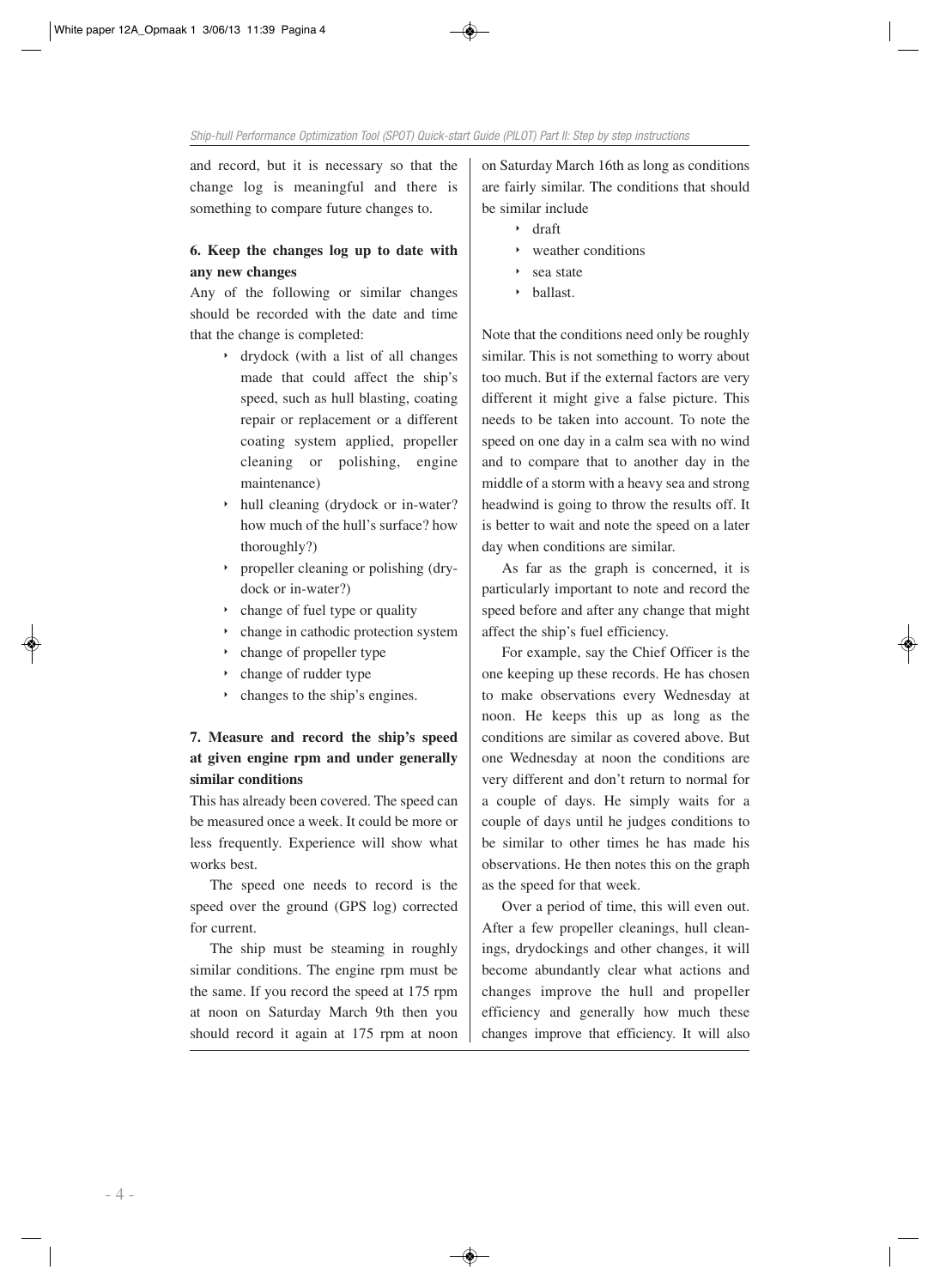show what changes worsen that efficiency and increase fuel consumption for given engine rpm.

If one knows there are going to be more than one change implemented within the week (or other period chosen for regular speed notations) then one should take additional readings before and after each change if possible so that the effect of the different changes can be gauged separately.

#### **8. Keep up the graph and the changes log accurately and without fail**

This system works very well with sensible observations accurately noted over time. In order for analyses to be correct, they must be based on correct data. Thus the accurate recording of changes that might affect propulsive fuel efficiency in the changes log,

and correct, regular notations of speed for given engine rpm under relatively similar conditions are the key factors in the success of the approach. Whoever is put in charge of this function needs to be steady and reliable, must "get behind" this program and take care to observe and record the data accurately. It need not become a "crusade" but the person should have a strong interest in working towards achieving optimum fuel efficiency for his/her ship. Common sense is a key ingredient.

The changes noted in the changes log should be added to the speed graph for easy correlation. It need only be a brief notation and the changes log itself can be consulted for full details of a particular change.

Thus in the case of the graph above in Step 4, it would look like this:

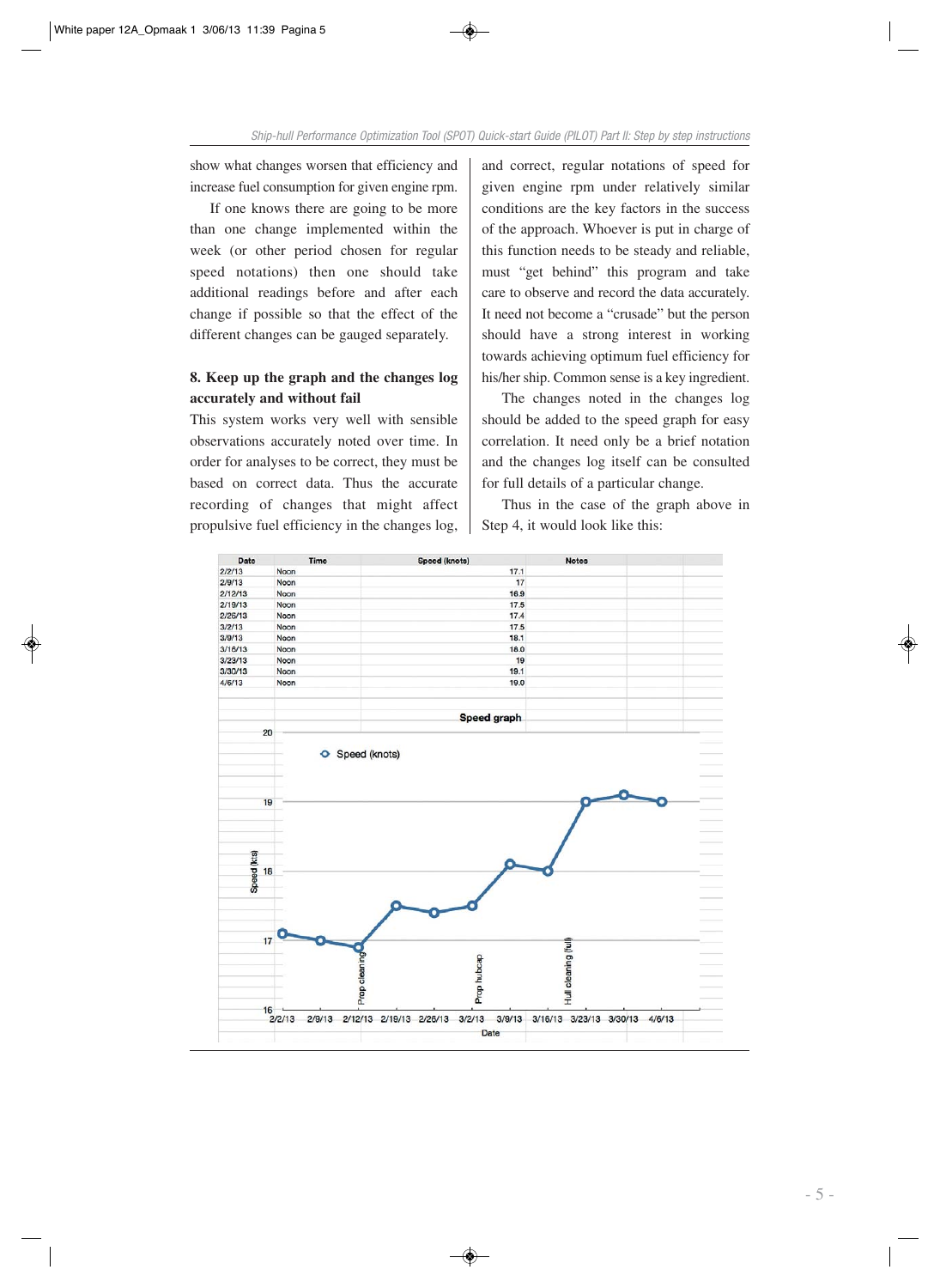As explained in step 7 above, it may be necessary to record the speed more frequently at times. If more than one significant change is scheduled and one wants to see what effect each change has on the ship's fuel efficiency, it would be necessary to record the speed before and after each of the changes. Then one can see what change was responsible for what percentage of the improved fuel efficiency (or lack of it). The fact of some irregular intervals between notations is not important.

#### **9. Analyze the data**

The analysis of the data is also quite simple as long as one realizes that he is looking for large changes, not tiny details. The propeller is cleaned. Next speed reading shows a speed increase of 0.75 knots. The cause is obvious. Ignore the fact that there is a slight variation in speed readings for the next couple of weeks. The average speed clearly shows that there has been a speed increase of about 0.75 knots after a propeller cleaning. The propeller blades are damaged. The speed drops by 0.5 knots. The vessel goes to drydock and the coating is spot repaired. It comes out of drydock and the speed soon drops by 1 knot on average. This is due to the spot repair in drydock and the effects of long term paint degradation (LPD) on the efficiency of the hull. The person doing the analysis needs to have a good idea of what sort of things can cause improved or worsened fuel efficiency and not assign changes to the wrong cause.

The information thus analyzed, steps can be taken to keep improving the ship's fuel efficiency until it reaches the optimum for that ship. This may take years to achieve, but the information can also be used for the rest of the fleet and can help determine a shipping company's policies and procedures with regard to underwater hull coating and hull and propeller maintenance.

These instructions do not go into details on the types of changes which can be implemented in order to improve the efficiency of the hull and propeller. These are covered in exhaustive detail in the Hydrex White Papers and in the book *Surface Treated Composites White Book*. 1

But, if this method of fuel efficiency monitoring is kept up, the results analyzed, and the analysis sensibly used to make decisions about underwater hull coating type used and hull and propeller maintenance scheme employed, it will inevitably lead to the optimum hull and propeller efficiency for any ship.

1 Boud Van Rompay, Surface Treated Composites White Book, Tahoka Press (2013).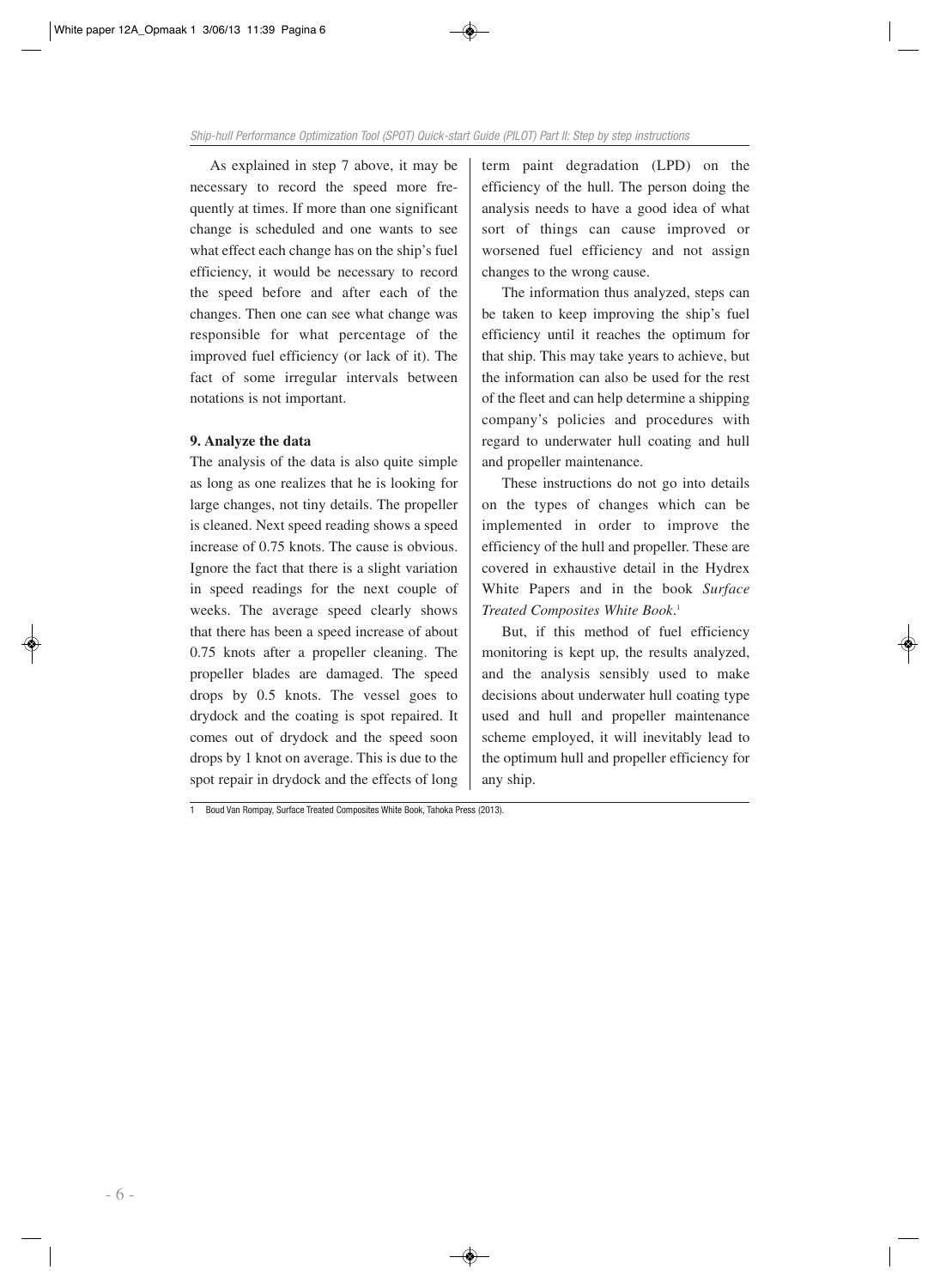Would you like to receive future Hydrex White Papers, the quarterly Journal of Ship Hull Performance and have access to other valuable, pertinent information?

### **1**

Go to www.ShipHullPerformance.org.



Register (it will only take a minute and there is no charge).

### **3**

Note your preferences about which publications you would like to receive and whether you would prefer electronic or printed versions or both.

**We'll do the rest.**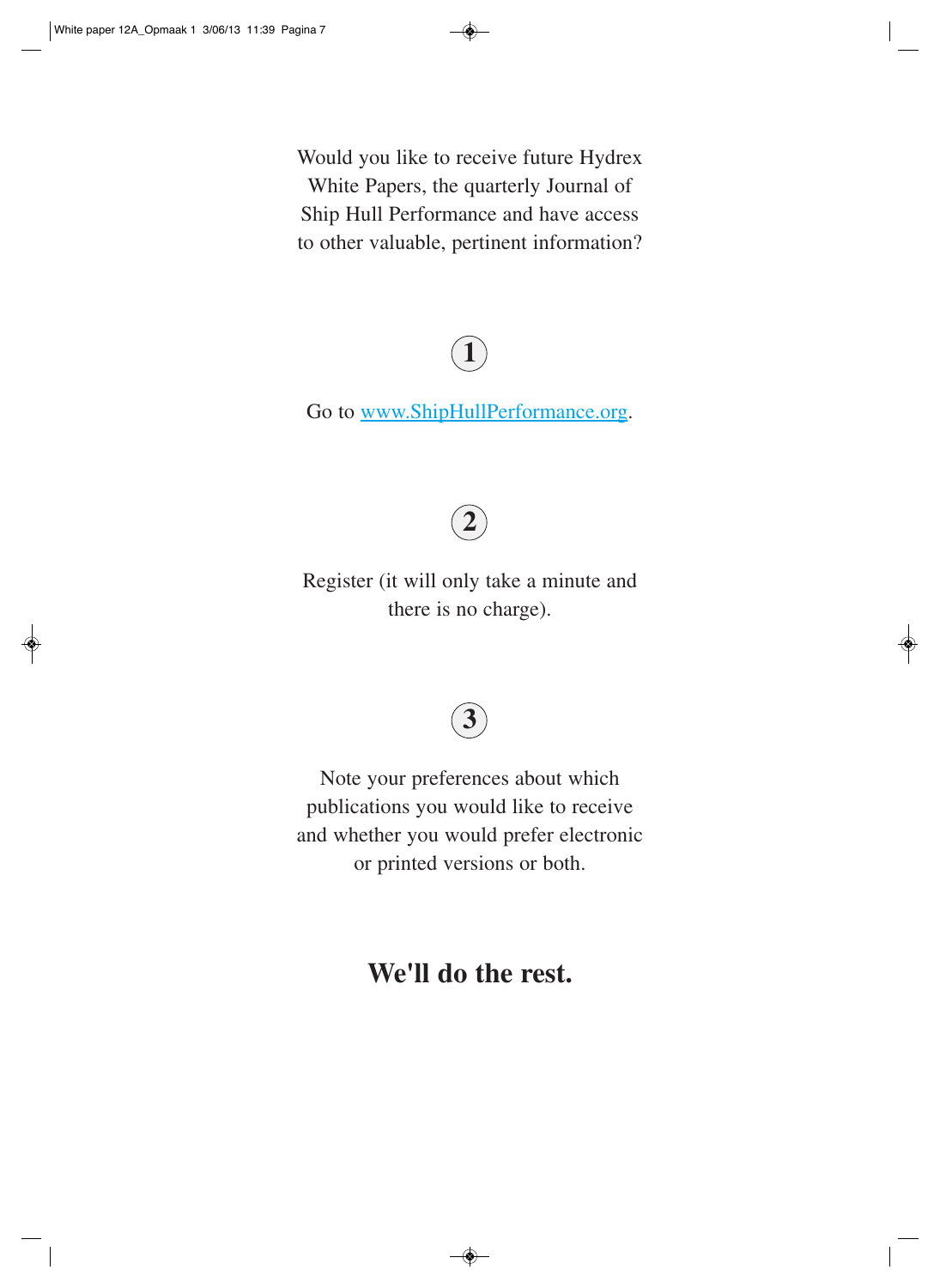# **Hydrex and Ecospeed**

To find out more about Ecospeed and Hydrex, To find out more about Ecospeed and Hydrex, visit the following websites: visit the following websites:

visit the following websites:<br> **www.hydrex.be**<br>
www.hydrex.us **www.hydrex.be www.hydrex.be www.hydrex.us www.hydrex.us**

If you would like to be added to the mailing list for future white If you would like to be added to the mailing list for future white papers on ship hull performance and related subjects and/or copies papers on ship hull performance and related subjects and/or copies of the *Journal of Ship Hull Performance* (all free) please go to the following link, register and state your preferences:

**www.ShipHullPerformance.org www.ShipHullPerformance.org www.ShipHullPerformance.org**

For comments, input, information about the content of this white For comments, input, information about the content of this white paper or any communication relating to it, please send an email to paper or any communication relating to it, please send an email to the following email address and we will respond: the following email address and we will respond:

> **shiphullperform editors@shiphullperformance.org editors@shiphullperformance.org**